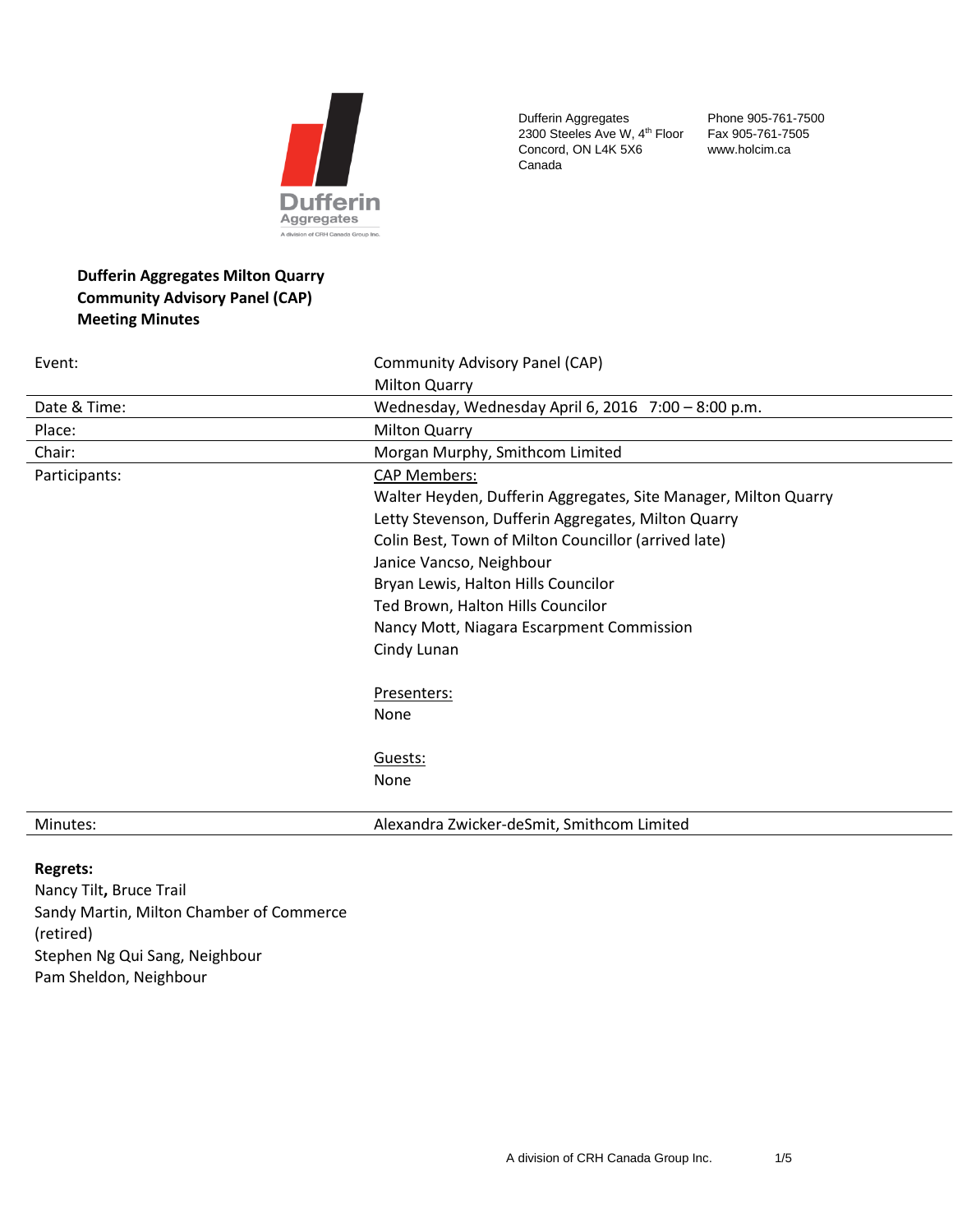# **Minutes**

**Morgan Murphy** calls the meeting to order. Meeting formally opened.

**Morgan:** We will be adding a topic to the agenda tonight - Truck Traffic Management. This topic was emailed in by Bryan Lewis on March 29<sup>th</sup>, 2016.

CAP approved the addition of the agenda item.

**Morgan:** First item of business, approval of the December 2 meeting minutes.

## **Review and approve December 2 Minutes**

- Janice Vancso motions approval of the December 2 minutes
- Walter Heyden seconds the motion
- December 2 CAP Meeting Minutes are approved

**Morgan** asks the CAP to move the meeting into "in camera"

- Walter Heyden motions to move into in camera session
- Bryan Lewis seconds the motion

## **Topics dicussed "in camera"**

- Attendance policy
- Guest policy
- Terms of reference

In camera discussion complete

- Walter Heyden motions to move out of in camera session
- Ted Brown seconds the motion

Presentation: Walter Heyden CRH Canada Group Inc.

Holcim merged with LaFarge worldwide and had to divest a number of assets and thus, sold Holcim Canada to CRH. There were a number of companies that stood up to bid. The Irish based company CRH purchased Lafarge and Holcim worldwide disposal assets for approximately 7 billion Euros.

CRH is the product of a merger of two big Irish companies, Irish Cement and Roadstone.

CRH is know as "Old Castle" in the US; CRH's existing operations in Canada is "PermaCon."

CRH employs over 76, 000 people globally, has 3, 300 locations and represents (EUR) 1.6 billion in EBITDA.

CRH operates in a way that they let newly acquired companies keep their local name and brand.

Holcim values translate well into CRH values in terms of the importance of health and safety. CRH wants to see growth, continue to purchase assets, and to find good opportunities to go out and innovative ways to run the business. It made sense for Canada to use the CRH name.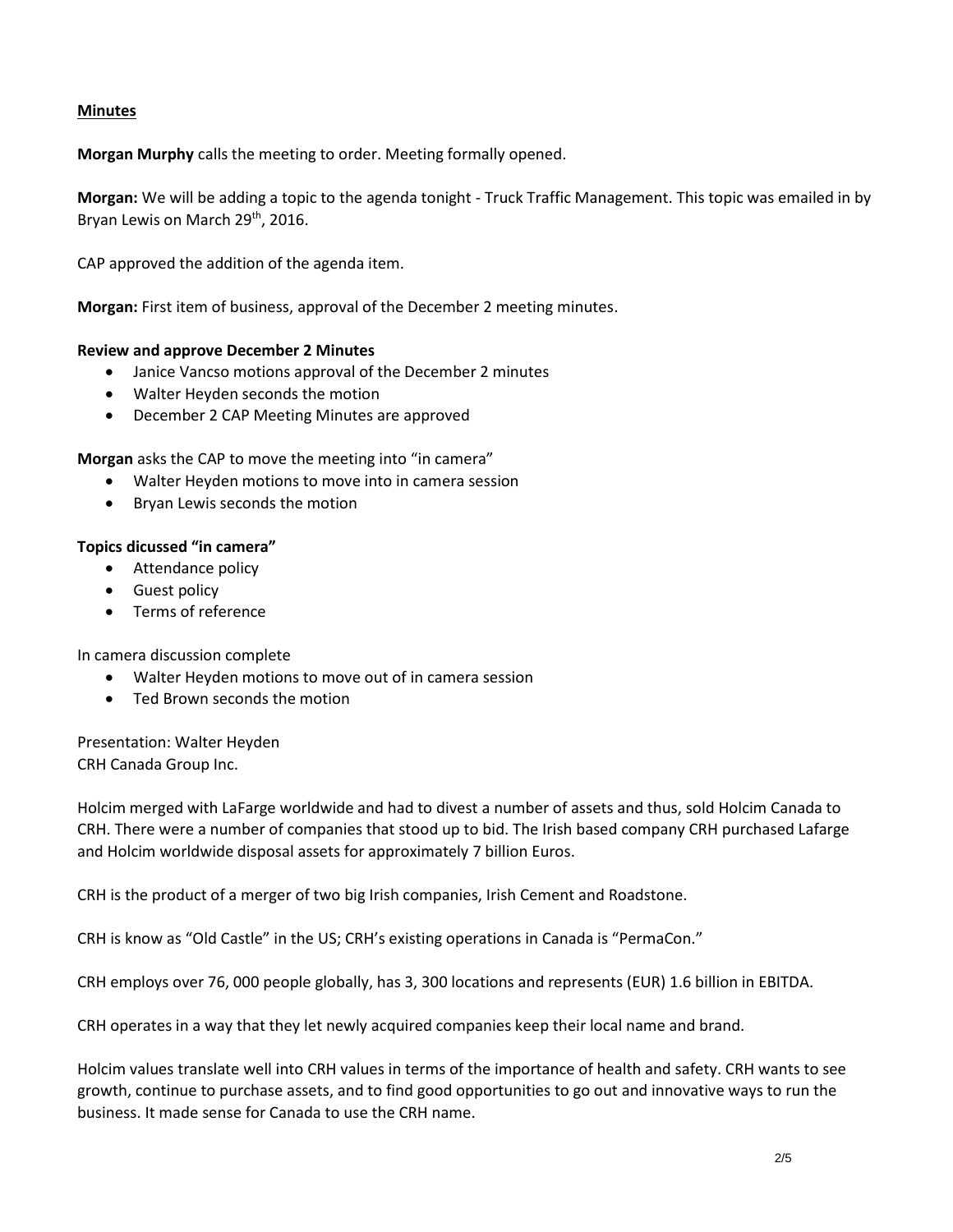CRH is very diverse in project materials in the US including aggregates, asphalt, ready-mix, paving and construction and now will add cement. CRH has building projects in APG, pre-cast, building envelope and distribution (roofing, siding, interior products).

#### **Morgan opens the meeting to questions for Walter**

**Bryan Lewis:** What does CRH function under if I went to Lowes or Home Depot?

**Walter Heyden:** The CRH would function under the division of Oldcastle Materials Group in North America. CRH is just the corporate brand in North America. The CRH logo will be seen on the Mississauga Plant.

**Bryan Lewis:** Why would we see the logo on the Mississauga Plant?

**Walter Heyden:** They didn't have a cement plant in North America.

**Nancy Mott:** Do you think they will be interested in using quarry sites for manufacturing?

**Walter Heyden:** I would not know that, we have not seen this in Canada.

**Nancy Mott:** I'm wondering how they view our environmental responsibility?

**Walter Heyden:** They have visited us from the U.S to see our facilities and they did not seem surprised on how we operate. They were very pleased with our commitment to environmental responsibility.

#### **No further questions. End of presentation**

#### **Morgan moves to the next agenda item and asks Bryan Lewis to talk about Truck Driving Traffic**

**Bryan Lewis:** What are the company policies in regards to truck driving traffic?

**Walter Heyden:** We are still following current plan, nothing has changed.

**Bryan Lewis:** Do the drivers receive this plan?

**Walter Heyden:** Yes, they do and in a number of languages. They also receive a Google earth document as well showing detailed pictures of the routes. The documents they receive also states consequences if the plan is not followed.

**Bryan Lewis:** Can we ask for a copy of these documents along with the email sent to the drivers providing more information?

**Walter Heyden:** Yes, we will provide you with a copy.

**Nancy Mott:** On James Snow Parkway, will there be signs in the planned roundabout for people to not enter if a truck is in the roundabout.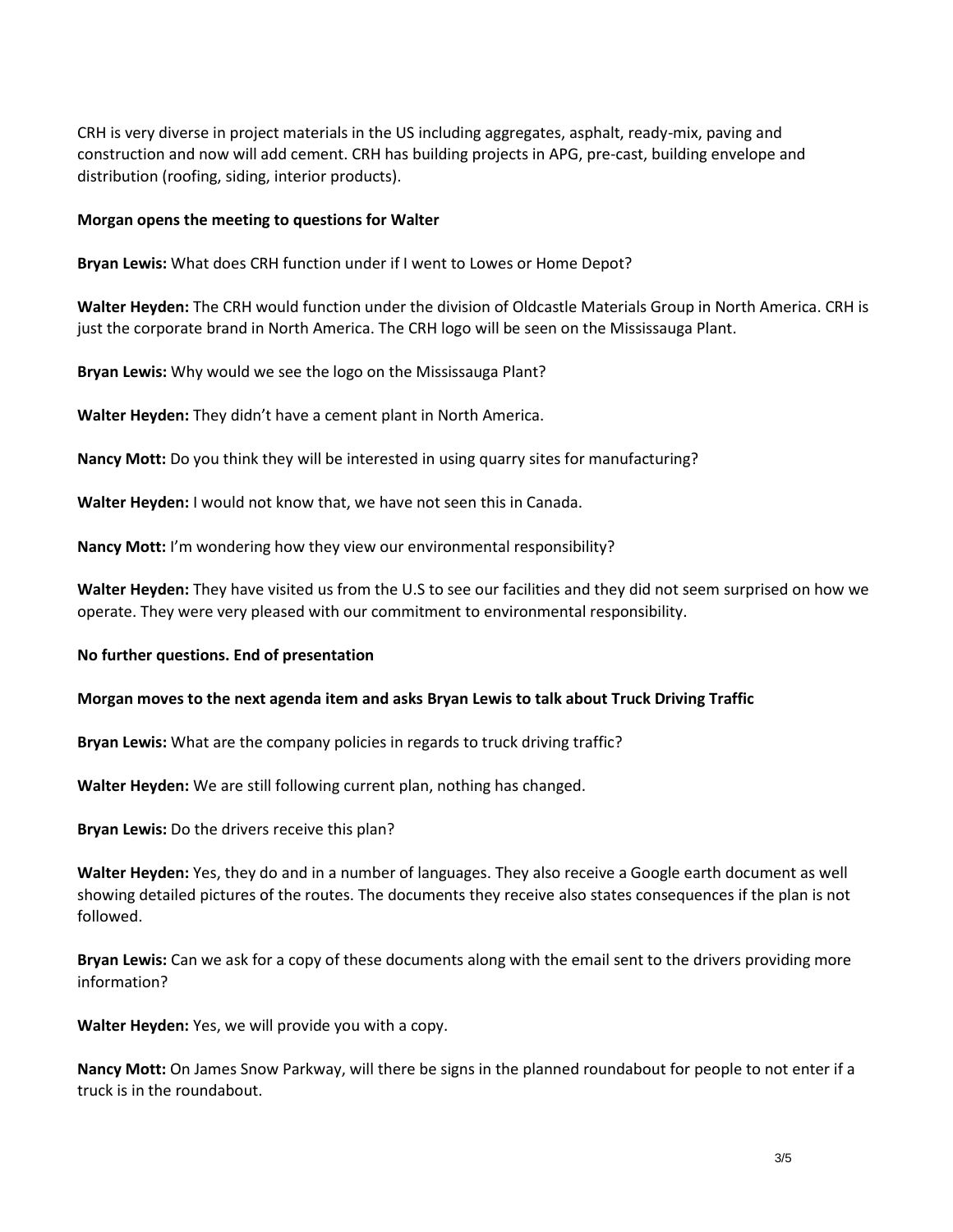**Ted Brown:** There are issues of tractors not being able to get through.

**Bryan Lewis:** We don't have to remind the region about trucks coming out of here.

**Nancy Mott:** Volume is important to consider.

**Bryan Lewis:** As an FYI, security patrol is starting up again on April 18. Walter, is this the same enforcement as the Acton quarry?

**Walter Heyden:** I will follow up with details of Acton quarry and get back to you.

# **Open forum up for discussion**

**Walter Heyden:** I would like to make mention of our Cornerstone Announcement on February 22 at the Royal York, CRH was recognized.

**Nancy Mott:** I can send a link explaining the award to everyone.

**Walter Heyden:** Here are some photos to show of the recent Townline dumping. This area will be to added to our clean up activity this spring. This will be happening on April 22<sup>nd</sup> from 10-2pm. Perhaps we consider getting a "No Dumping" sign.

**Colin Best:** Yes, it is possible to get a no dumping sign. I will look into it more.

**Janice Vansco:** The old log house also has a lot of garbage by it. Also there are mattresses at the old B&B.

**Cindy:** Nassagaweya Community Consultation Committee is having there clean up on May 7.

Walter Heyden: The tree planting is scheduled for April 30<sup>th</sup>.

**Cindy:** We should include a photo of the award at the tent.

**Colin Best:** As a regional update, by April 20 I will have all regional projects. As an example, the underpass at CP rail. I will bring back more details until next meeting

**Colin Best:** Hoping to get it done by October 22, 2018. Next meeting I will bring maps/drawings/plans.

**Bryan Lewis:** I have a question from the last meeting minutes: was a report sent to Marion on her house?

**Walter Heyden:** Yes the report was sent.

**Nancy Mott:** Will Dufferin be starting to do recycling?

**Walter Heyden:** I wasn't aware of that. As of right now it is not allowed.

**Bryan Lewis:** Can we make sure that the topics are being captured and we have an update at each meeting to see where it is?